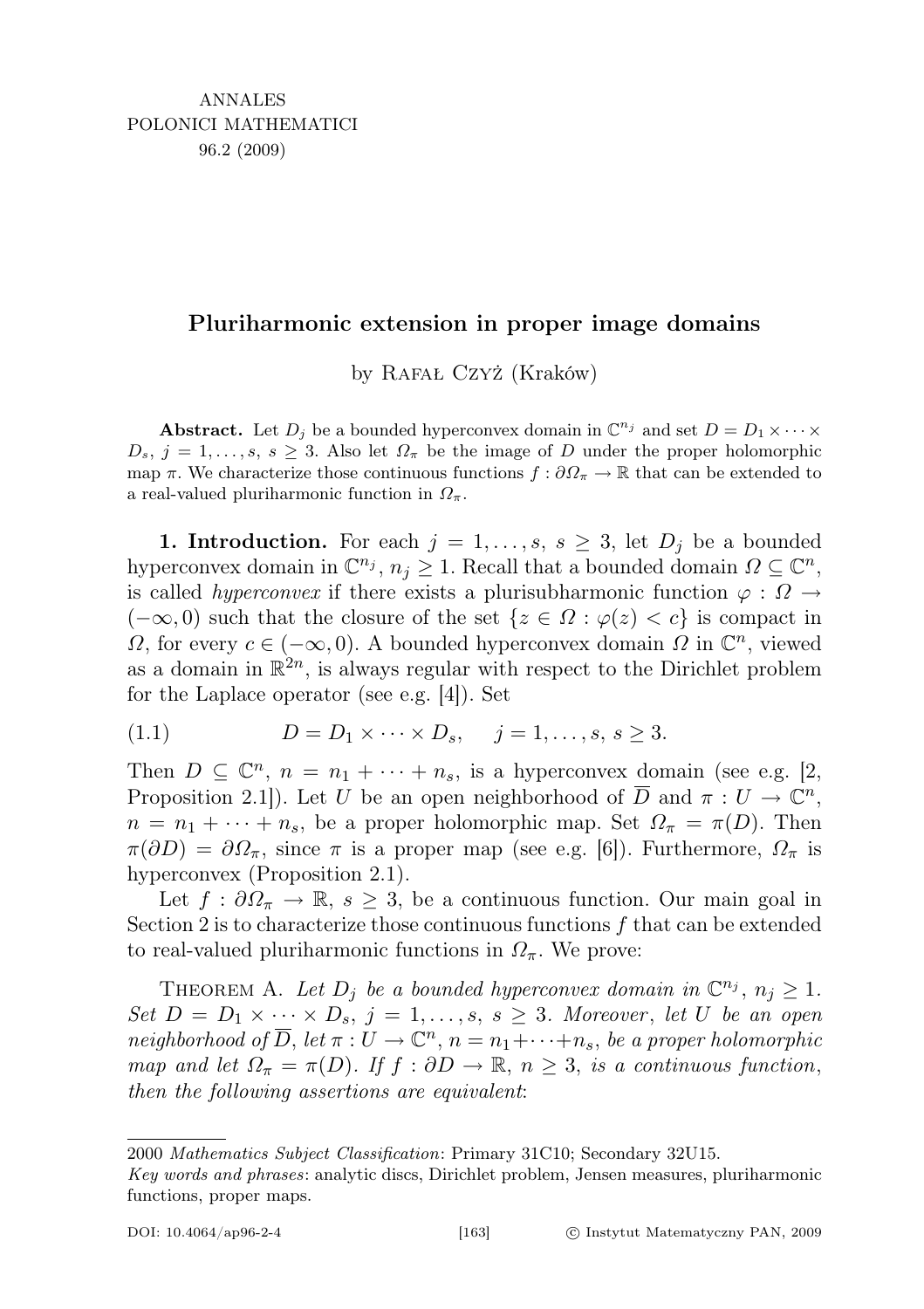- (1) there exists a function h that is pluriharmonic on  $\Omega_{\pi}$ , continuous on  $\Omega_{\pi}$  and  $h|_{\partial \Omega_{\pi}} = f$ ,
- (2) f is pluriharmonic on  $\partial \Omega_{\pi}$  in the sense of Definition 2.2,
- (3) the Perron–Bremermann envelope  $PB<sub>f</sub>$  is pluriharmonic on  $\Omega_{\pi}$ , i.e.,

$$
PB_{-f} = -PB_f,
$$

(see Section 2 for the definition of the Perron–Bremermann envelope),

(4) for every  $z_0 \in \partial \Omega_{\pi}$  and every Jensen measure  $\mu \in \mathcal{J}_{z_0}^c$  with barycenter  $z_0$  we have

$$
f(z_0) = \int\limits_{\partial \Omega_{\pi}} f d\mu.
$$

Furthermore, if we assume that  $\Omega_{\pi}$  has the approximation property, then the above conditions are equivalent to:

- (5) the function  $PB_{-f} + PB_f$  has smallest maximal plurisubharmonic majorant identically zero,
- (6)  $\limsup_{\Omega \ni z \to \xi} (PB_f + PB_{-f})(z) = 0$  for every  $\xi \in \partial \Omega_{\pi}$ .

(see Section 2 for the definition of the approximation property).

An elementary example of a continuous function  $f : \partial \Omega_{\pi} \to \mathbb{R}$  satisfying the above conditions is the following: Let  $u$  be holomorphic in a neighborhood of  $\Omega_{\pi}$  and let  $f = \text{Re}(u)$  be defined on  $\partial \Omega_{\pi}$ . Then  $h = \text{Re}(u)$  satisfies (1).

Let  $s = n_1 = 1$ . Then property (2) in Theorem A does not make sense and properties (1), (3)–(6) are true for every continuous function  $f: \Omega_{\pi} \to \mathbb{R}$ . If  $s = 2$ , then it is in general not true that (2) implies (1) ([2, Example 3.4]), and if  $s \geq 3$  and  $\pi$  is the identity map or is such that  $\Omega_{\pi}$  is the symmetrized polydisc (see e.g. [5] for the definition), then Theorem A was obtained in [2]. The equivalence between (1) and (3) was proved for an arbitrary hyperconvex domain in [1].

This article is organized as follows. The equivalence between assertions  $(1)$ – $(4)$  is proved in Section 3 and the final part is proved in Section 4. In Section 5 we study plurisubharmonic boundary values in terms of analytic discs, in the case when  $D = D_1 \times \cdots \times D_n$  is a hyperconvex domain in  $\mathbb{C}^n$ .

2. Definitions, basic facts and notations. Let  $D_i$  be a bounded hyperconvex domain in  $\mathbb{C}^{n_j}$ ,  $n_j \geq 1$ , and set

$$
D = D_1 \times \cdots \times D_s \subseteq \mathbb{C}^n,
$$

where  $n = n_1 + \cdots + n_s$ . For an open neighborhood U of  $\overline{D}$  and a proper holomorphic map  $\pi: U \to \mathbb{C}^n$  we use the notation  $\Omega_{\pi} = \pi(D)$ .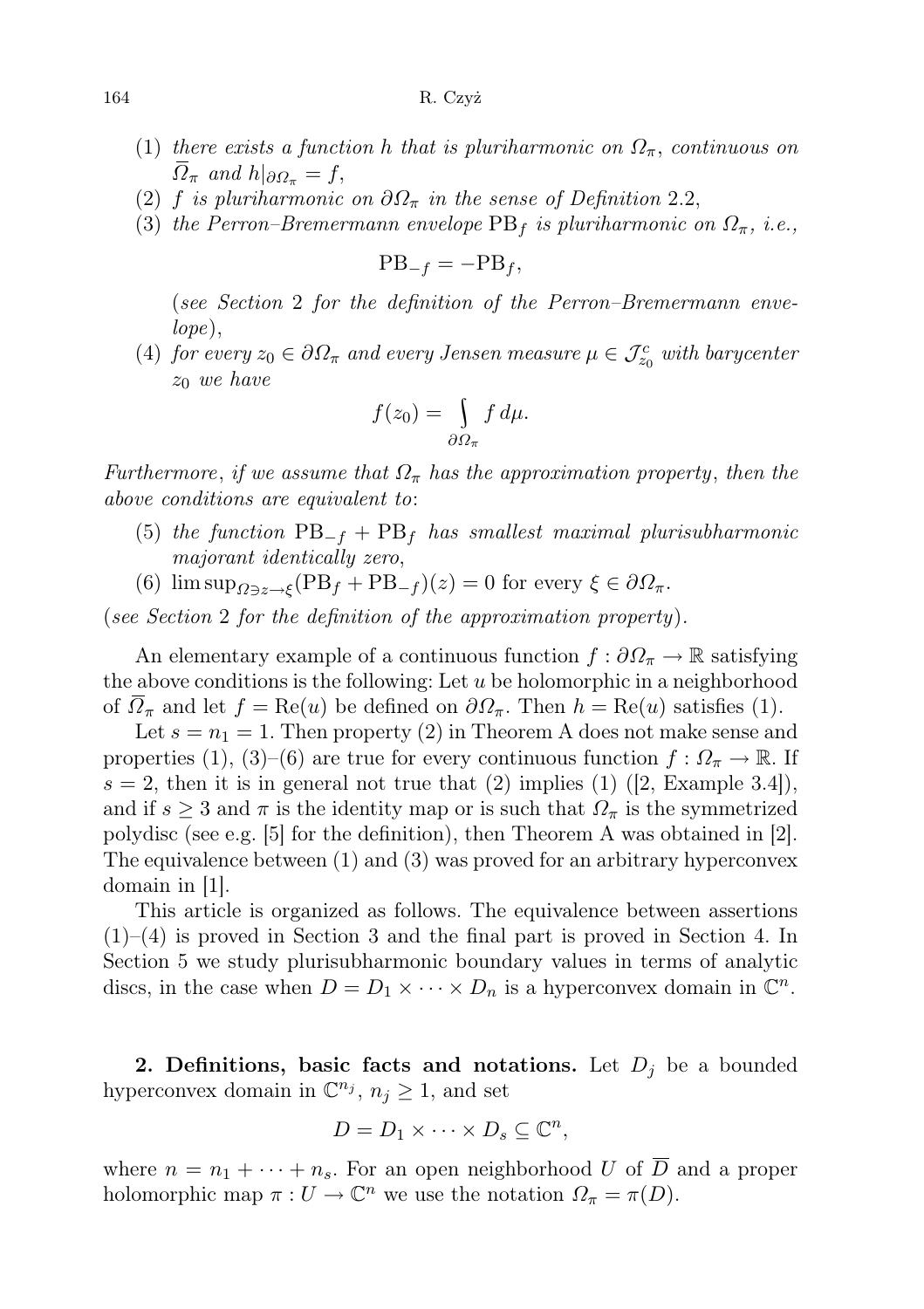Let  $I_k = (j_1, \ldots, j_k)$  be an increasing multi-index of length  $k: 1 \leq j_1$  $\cdots < j_k \leq s$ , where  $1 \leq k \leq s$ . Define

$$
\Lambda^{I_k}=D_1\times\cdots\times \overbrace{\partial D_{j_1}}^{j_1}\times\cdots\times \overbrace{\partial D_{j_k}}^{j_k}\times\cdots\times D_s\quad\text{and}\quad\Lambda_\pi^{I_k}=\pi(\Lambda^{I_k}).
$$

Hence,

$$
\partial D = \bigcup_{I_k} \Lambda^{I_k}
$$
 and  $\partial \Omega_{\pi} = \pi(\partial D) = \bigcup_{I_k} \Lambda_{\pi}^{I_k}$ .

Finally, denote by  $\partial D^+$  the distinguished boundary of D, i.e.

$$
\partial D^+ = \partial D_1 \times \cdots \times \partial D_s.
$$

PROPOSITION 2.1. The domain  $\Omega_{\pi}$  is hyperconvex.

*Proof.* For every j, let  $\varphi_i$  be an exhaustion function for  $D_i$ . Then

$$
u(\zeta_1,\ldots,\zeta_s)=\max\{\varphi_1(\zeta_1),\ldots,\varphi_s(\zeta_s)\}\
$$

is a plurisubharmonic exhaustion function for  $D$  in  $\mathbb{C}^n$ . Now define

$$
\varphi(w) = \max\{u(z) : z \in \pi^{-1}(w)\}.
$$

From [7] it follows that  $\varphi$  is a plurisubharmonic exhaustion function for  $\Omega_{\pi}$ . Thus,  $\Omega_{\pi}$  is hyperconvex.

DEFINITION 2.2. An upper semicontinuous function  $u : \partial \Omega_{\pi} \to \mathbb{R} \cup$  ${-\infty}$  is plurisubharmonic if u is plurisubharmonic on every  $\Lambda_{\pi}^{I_k}$  for every increasing multi-index  $I_k = (j_1, \ldots, j_k)$  of length  $k < s$ , i.e., for every  $w_{j_1} \in$  $\partial D_{j_1}, \ldots, w_{j_k} \in \partial D_{j_k}$ , the function defined by

(2.1) 
$$
u_{w_{j_1}}, \ldots, w_{j_k} : (z_1, \ldots, z_{s-k}) \mapsto u \circ \pi(z_1, \ldots, w_{j_1}, \ldots, w_{j_k}, \ldots, z_{s-k})
$$
  
is plurisubharmonic on

is plurisubharmonic on

$$
D_{I_k}=D_1\times\cdots\times \widehat{\partial D_{j_1}}\times\cdots\times \widehat{\partial D_{j_k}}\times\cdots\times D_s.
$$

The identically  $-\infty$  function is by flat not considered as plurisubharmonic. In a similar manner a continuous function  $u : \partial \Omega_{\pi} \to \mathbb{R}$  is pluriharmonic if u is pluriharmonic on every  $\Lambda_{\pi}^{I_k}$  for every increasing multi-index  $I_k$  of length  $k < s$ .

REMARK. Note that, if we take  $\pi = id_D$  in Definition 2.2, then an upper semicontinuous function u is plurisubharmonic on  $\partial D$  if for every increasing multi-index  $I_k$  the restriction of u to  $A^{I_k}$  is plurisubharmonic.

The following definition comes from [11].

DEFINITION 2.3. Let  $\Omega \subseteq \mathbb{C}^n$ . We say that  $\Omega$  has the approximation property if for all upper bounded plurisubharmonic functions  $u$  in  $\Omega$  there exists a decreasing sequence  $u_j \in \mathcal{PSH}(\Omega) \cap C(\overline{\Omega})$  such that  $u_j \to u^*$  on  $\overline{\Omega}$ .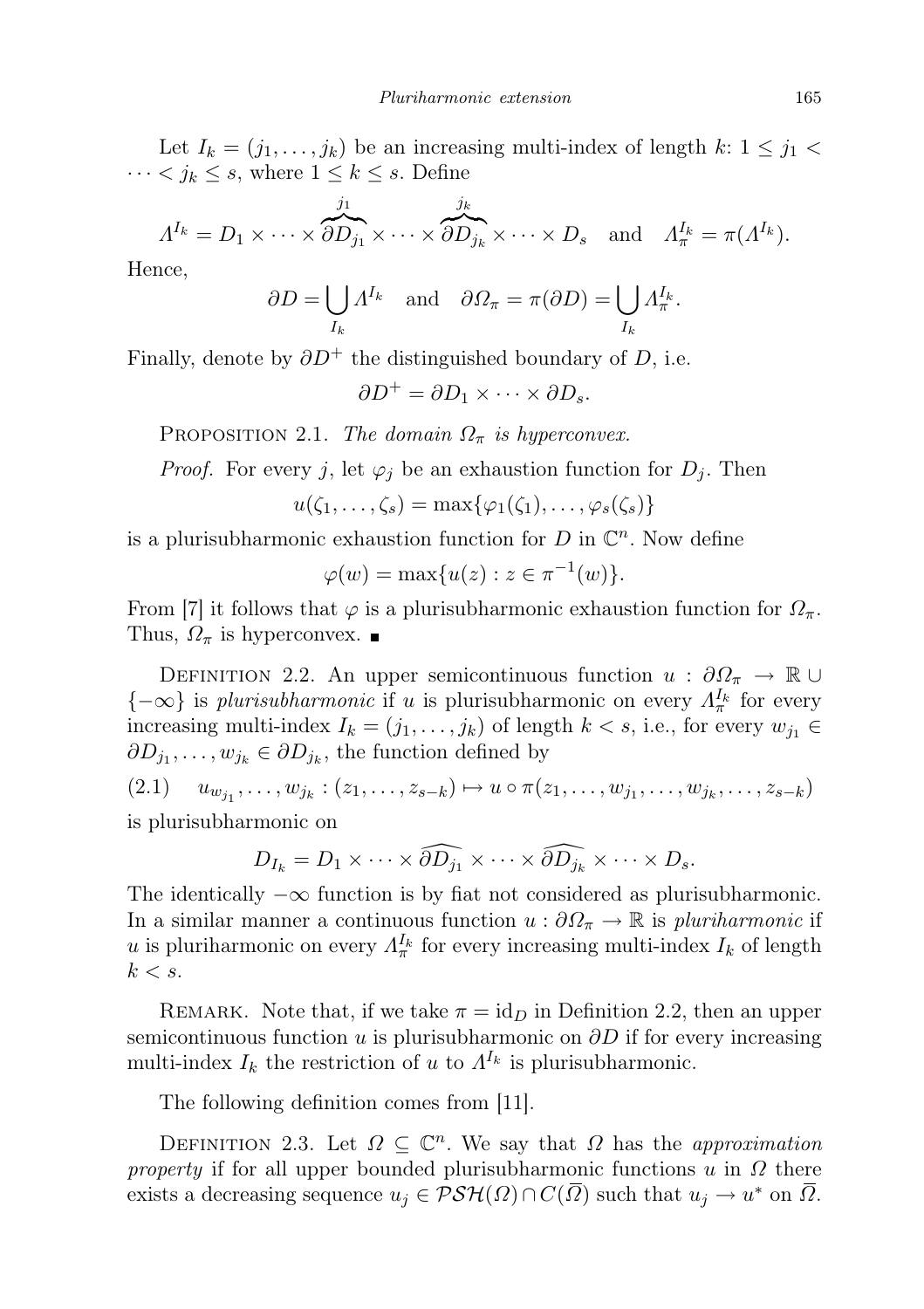166 R. Czyż

Wikström proved that B-regular domains and polydiscs have the approximation property (see [11]).

DEFINITION 2.4. Let  $\Omega \subseteq \mathbb{C}^n$  be a bounded domain and let  $\mu$  be a nonnegative, regular Borel measure on  $\overline{\Omega}$ . The measure  $\mu$  is a *Jensen measure* with barycenter at  $z \in \overline{\Omega}$  for continuous plurisubharmonic functions if

$$
u(z) \le \int\limits_{\overline{\Omega}} u \, d\mu
$$

for every continuous function  $u \in \mathcal{PSH}(\Omega)$ . The set of all such measures will be denoted by  $\mathcal{J}_z^c$ .

Similarly the measure  $\mu$  is a *Jensen measure with barycenter at*  $z \in \overline{\Omega}$ for upper bounded plurisubharmonic functions if

$$
u^*(z) \le \int_{\overline{\Omega}} u^* \, d\mu
$$

for every upper bounded function  $u \in \mathcal{PSH}(\Omega)$ . The set of all such measures will be denoted by  $\mathcal{J}_z$ .

It is clear that  $\{\delta_z\} \subset \mathcal{J}_z \subset \mathcal{J}_z^c$ , where  $\delta_z$  denotes the Dirac measure at z. If  $\Omega$  is a hyperconvex domain, then supp  $\mu \subset \partial \Omega$  for all  $z \in \partial \Omega$  and all  $\mu \in \mathcal{J}_z^c$  (see [3]). Moreover, for a bounded hyperconvex domain  $\Omega \subseteq \mathbb{C}^n$ it was proved in [11] that  $\Omega$  has the approximation property if, and only if,  $\mathcal{J}_z^c = \mathcal{J}_z$  for all  $z \in \overline{\Omega}$ .

We say that there exists a *strong plurisubharmonic barrier at*  $z \in \partial\Omega$  if there exists  $u \in \mathcal{PSH}(\Omega) \cap C(\overline{\Omega})$  such that  $u(z) = 0$  and  $u < 0$  in  $\overline{\Omega} \setminus \{z\}.$ A bounded domain  $\Omega$  in  $\mathbb{C}^n$  is called *B-regular* (see [9]) if for each  $z \in \partial \Omega$ there exists a strong plurisubharmonic barrier at z.

PROPOSITION 2.5. Let  $\Omega \subset \mathbb{C}^n$  be bounded domain and let  $z \in \partial \Omega$  be such that there exists a strong plurisubharmonic barrier at z. Then  $\mathcal{J}_z^c = \{\delta_z\}.$ 

*Proof.* Let  $z \in \Omega$ . Assume that there exists  $u \in \mathcal{PSH}(\Omega) \cap C(\overline{\Omega})$  such that  $u(z) = 0$  and  $u < 0$  in  $\overline{\Omega} \setminus \{z\}$ . Then we get

$$
0 = u(z) \le \int_{\partial \Omega} u \, d\mu \le 0.
$$

Therefore supp  $\mu \subset \{z\}$ , so  $\mathcal{J}_z^c = \{\delta_z\}.$ 

PROPOSITION 2.6. Let  $D_j$  be a bounded B-regular domain in  $\mathbb{C}^{n_j}$ , and let  $D = D_1 \times \cdots \times D_s \subset \mathbb{C}^n$ , where  $n = n_1 + \cdots + n_s$ . Fix  $k \in \{1, \ldots, s-1\}$ ,  $1 \leq j_1 < \cdots < j_k \leq s, z_{j_l} \in \partial D_{j_l}$  for  $l = 1, \ldots, k$  and  $z_m \in D_m$  for  $m \notin \{j_1, \ldots, j_k\}$ . Let  $z = (z_1, \ldots, z_{j_1}, \ldots, z_{j_k}, \ldots, z_s) \in \partial D$ . If  $\mu \in \mathcal{J}_z^c$ , then  $\mathrm{supp}\,\mu\subset D_1\times\cdots\times\{z_{j_1}\}\times\cdots\times\{z_{j_k}\}\times\cdots\times D_s.$ If  $z \in \partial D^+$ , then  $\mathcal{J}_z^c = \{\delta_z\}.$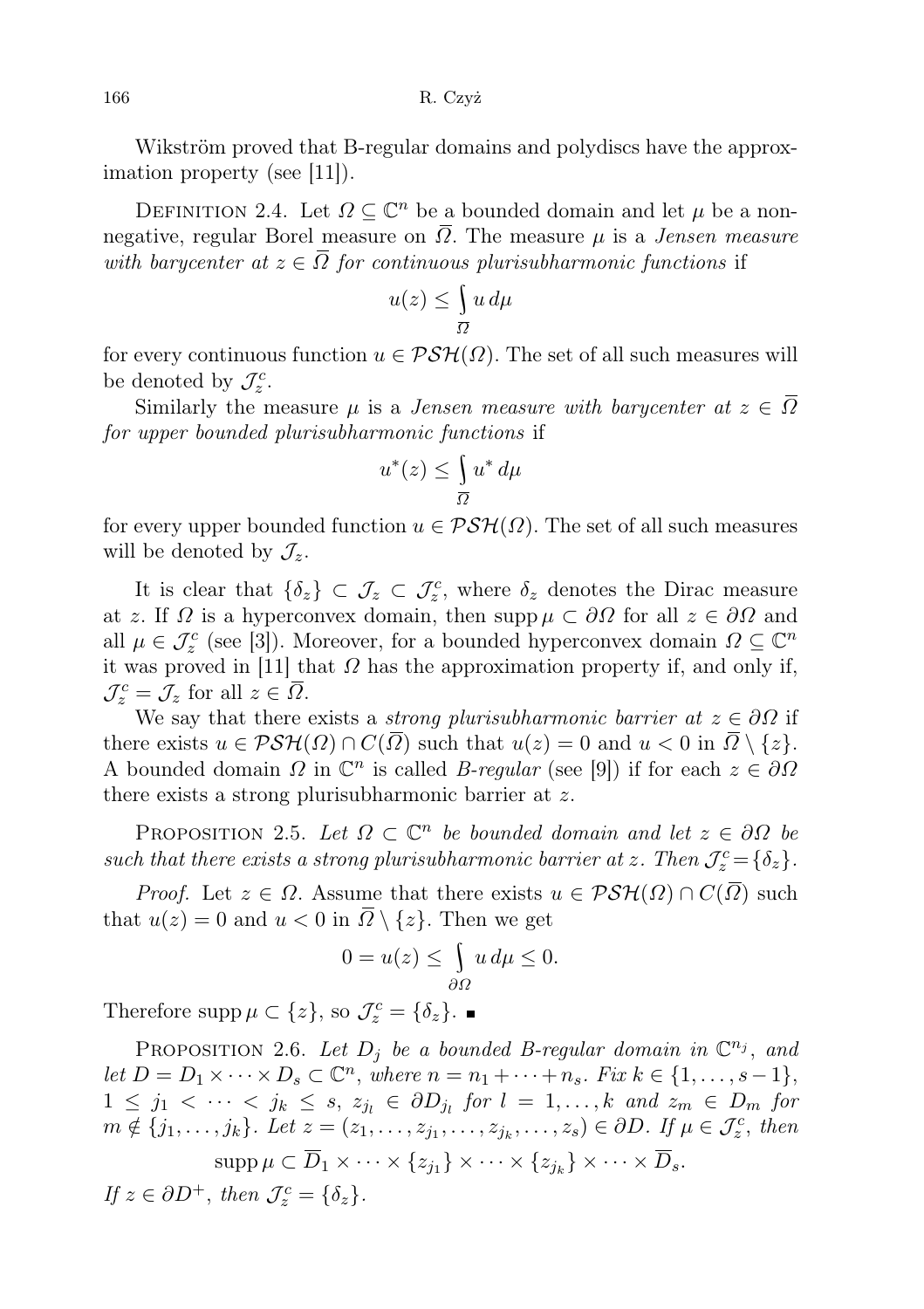*Proof.* Let  $z_0 \in \partial D \setminus \partial D^+$ , e.g.  $z_0 = (z_1, \ldots, w_{j_1}, \ldots, w_{j_k}, \ldots, z_s)$ . where  $z_j \in D_j$ ,  $w_{j_k} \in \partial D_{j_k}$ . Let  $h_{j_k}$  be a strong plurisubharmonic barrier at  $w_{j_k}$ for  $D_{j_k}$ . Define  $u_{j_k}(z) = h_{j_k}(z_{j_k})$ , and let  $\mu \in \mathcal{J}_{z_0}^c$ . Then

$$
0 = u_{j_k}(z) \le \int_{\partial D} u_{j_k} \, d\mu,
$$

which implies that

$$
\operatorname{supp}\mu\subset\overline{D}_1\times\cdots\times\{w_{j_k}\}\times\cdots\times\overline{D}_s.
$$

Hence,

$$
\text{supp}\,\mu \subset \bigcap_{j_k} \overline{D}_1 \times \cdots \times \{w_{j_k}\} \times \cdots \times \overline{D}_s
$$

$$
= \overline{D}_1 \times \cdots \times \{w_{j_1}\} \times \cdots \times \{w_{j_k}\} \times \cdots \times \overline{D}_s.
$$

To prove the second part of the proposition, we will show that for each  $z \in \mathbb{R}$  $\partial D^+$  there exists a strong plurisubharmonic barrier at z; then Proposition 2.5 will finish the proof. Let  $(w_1, \ldots, w_s) \in \partial D^+$ . Then for each j there exists  $\varphi_j \in \mathcal{PSH}(D_j) \cap C(\overline{D}_j)$  such that  $\varphi_j(w_j) = 0$  and  $\varphi_j < 0$  in  $\overline{D}_j \setminus \{w_j\}$ . Now define

$$
u(z_1,\ldots,z_s)=\sum_{j=1}^s\varphi_j(z_j).
$$

Then  $u \in \mathcal{PSH}(D) \cap C(\overline{D}), u(w) = 0$  and  $u < 0$  in  $\overline{D} \setminus \{w\}.$ 

Let  $\Omega \subseteq \mathbb{C}^n$  be a bounded hyperconvex domain and let  $f : \partial \Omega \to \mathbb{R}$  be a continuous function. The Perron–Bremermann envelope is defined by

$$
PBf(z) = \sup \{w(z) : w \in \mathcal{PSH}(\Omega), \limsup_{\Omega \ni \zeta \to \xi} w(\zeta) \le f(\xi) \,\forall \xi \in \partial \Omega\}.
$$

Hence  $PB<sub>f</sub>$  is always plurisubharmonic, but not necessarily continuous. In [10] Walsh proved that if

$$
\liminf_{\Omega\ni z\to\xi} \text{PB}_f(z) = \limsup_{\Omega\ni z\to\xi} \text{PB}_f(z) = f(\xi)
$$

for every  $\xi \in \partial \Omega$ , then  $PB_f \in C(\overline{\Omega})$ . We will refer to this result as *Walsh's* theorem.

## 3. Proof of the equivalence  $(1)-(4)$  in Theorem A

LEMMA 3.1. Let U be an open neighborhood of  $\overline{D}$  defined in Section 2 and let  $\pi: U \to \mathbb{C}^n$  be a proper holomorphic map. Let  $\Omega_{\pi} := \pi(D)$  and let  $f : \partial \Omega_{\pi} \to \mathbb{R}$  be a continuous function. If there exists  $u \in \mathcal{PSH}(\Omega_{\pi}) \cap$  $C(\overline{\Omega}_{\pi})$  such that  $u|_{\partial \Omega_{\pi}} = f$ , then f is plurisubharmonic in the sense of Definition 2.2.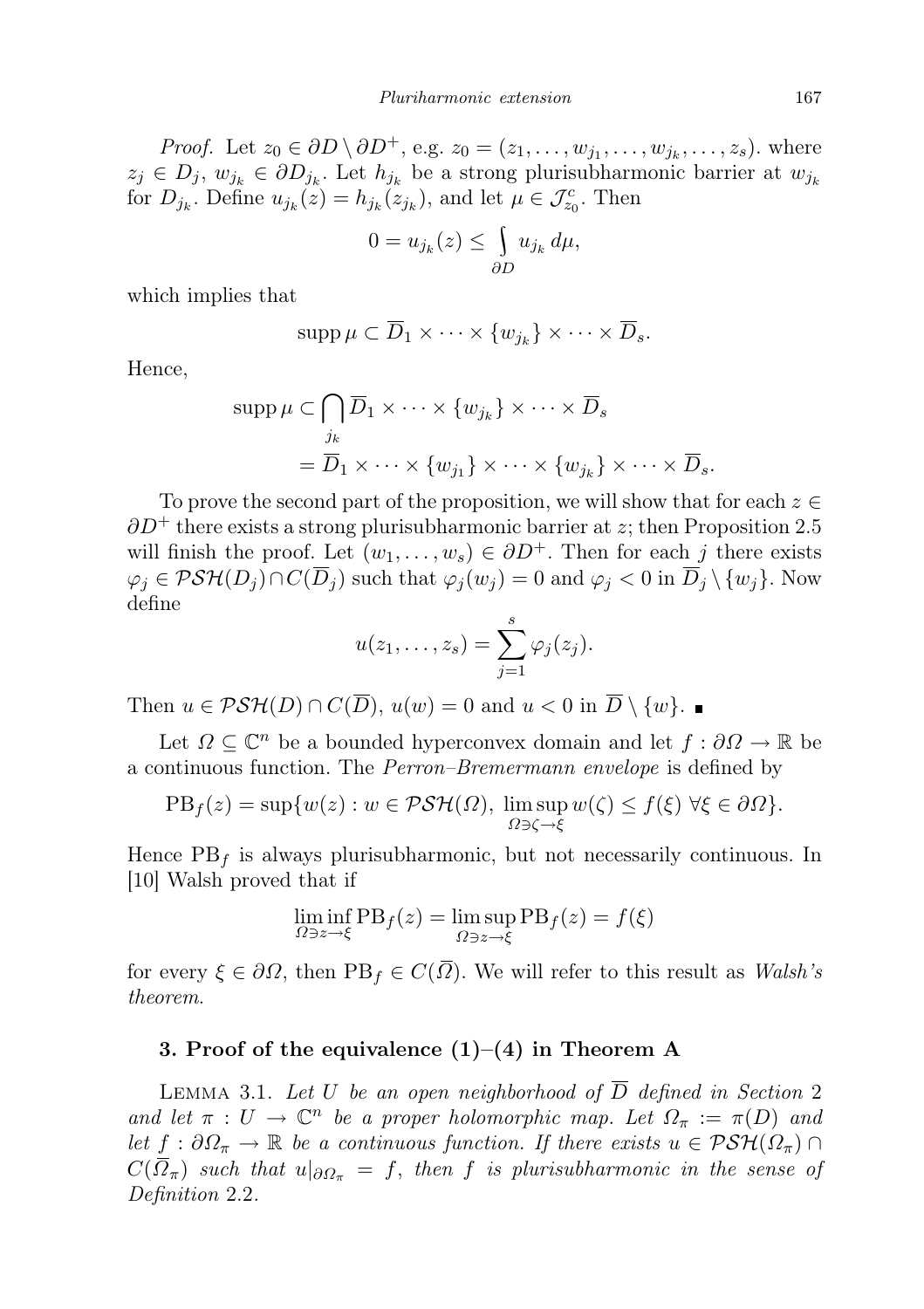#### 168 R. Czyż

*Proof.* Let  $I_k$  be an increasing multi-index of length  $k < s$ , and  $w_{j_1} \in$  $\partial D_{j_1},\ldots, w_{j_k} \in \partial D_{j_k}$ . Let  $f_{w_{j_1},\ldots, w_{j_k}} : D_{I_k} \to \mathbb{R} \cup \{-\infty\}$  be defined as in (2.1). We need to prove that this function is plurisubharmonic under the assumption that there exists  $u \in \mathcal{PSH}(\Omega_\pi) \cap C(\overline{\Omega}_\pi)$  such that  $u|_{\partial \Omega_\pi} = f$ . Take a sequence  $[(w_{j_1}^m, \ldots, w_{j_k}^m)]_{m=1}^{\infty}$  in  $D_{j_1} \times \cdots \times D_{j_k}$  which converges to  $(w_{j_1}, \ldots, w_{j_k})$  as  $m \to \infty$ . Moreover, let  $[u_m]$  be the sequence of real-valued functions on  $D_{I_k}$  defined by

$$
u_m(z_1,\ldots,z_{s-k})=u\circ \pi(z_1,\ldots,w_{j_1}^m,\ldots,w_{j_k}^m,\ldots,z_{s-k}).
$$

This construction implies that  $u_m$  is plurisubharmonic on  $D_{I_k}$  and continuous up to the boundary. The sequence  $[u_m]$  converges uniformly to  $f_{w_{j_1},...,w_{j_k}}$ on  $D_{I_k}$  as  $m \to \infty$ , and therefore f is plurisubharmonic in the sense of Definition 2.2.  $\blacksquare$ 

Next we prove a characterization of those continuous boundary values which can be extended to continuous plurisubharmonic functions inside the domain.

PROPOSITION 3.2. Let  $D = D_1 \times \cdots \times D_s$ , where  $D_j$  is a B-regular domain in  $\mathbb{C}^{n_j}$ ,  $j = 1, \ldots s$ , and let  $f : \partial D \to \mathbb{R}$  be a continuous function. The following conditions are then equivalent:

- (1) there exists  $u \in \mathcal{PSH}(D) \cap C(\overline{D})$  such that  $u|_D = f$ ,
- (2) f is plurisubharmonic in the sense of Definition 2.2 (with  $\pi = id_D$ ).

*Proof.* (2)⇒(1): If  $z \in \partial D^+$ , then  $\mathcal{J}_z^c = {\delta_z}$  by Proposition 2.6. If  $z \in \partial D \setminus \partial D^+$  then there exist  $k < s$  and  $1 \leq j_1 < \cdots < j_k \leq s$  such that  $z_{j_l} \in \partial D_{j_l}$  for  $l = 1, ..., k$  and  $z_m \in D_m$  for  $m \notin \{j_1, ..., j_k\}$ . If  $\mu \in \mathcal{J}_z^c$ , then

$$
\mathrm{supp}\,\mu\subset\overline{D}_1\times\cdots\times\{z_{j_1}\}\times\cdots\times\{z_{j_k}\}\times\cdots\times\overline{D}_s,
$$

by Proposition 2.6. By our assumption f is plurisubharmonic on  $D_1 \times \cdots \times$  ${z_{j_1}} \times \cdots \times {z_{j_k}} \times \cdots \times D_s$  and then by definition of Jensen measures we get

$$
f(z) \leq \int\limits_{\overline{D}_1 \times \cdots \times \{z_{j_1}\} \times \cdots \times \{z_{j_k}\} \times \cdots \times \overline{D}_s} f \, d\mu.
$$

Taking  $\mu = \delta_z$  we find that for all  $z \in \partial D$ ,

$$
f(z) = \inf \Biggl\{ \int_{\partial D} f \, d\mu : \mu \in \mathcal{J}_z^c \Biggr\}.
$$

Then from Theorem 3.5 in [11] there exists  $u \in \mathcal{PSH}(D) \cap C(\overline{D})$  such that  $u|_D = f$ .

 $(1) \Rightarrow (2)$ : Follows from Lemma 3.1. ■

LEMMA 3.3. Let D be a bounded hyperconvex domain in  $\mathbb{C}^n$ , and let U be an open neighborhood of  $\overline{D}$ . Let  $\pi: U \to \mathbb{C}^n$  be a proper holomorphic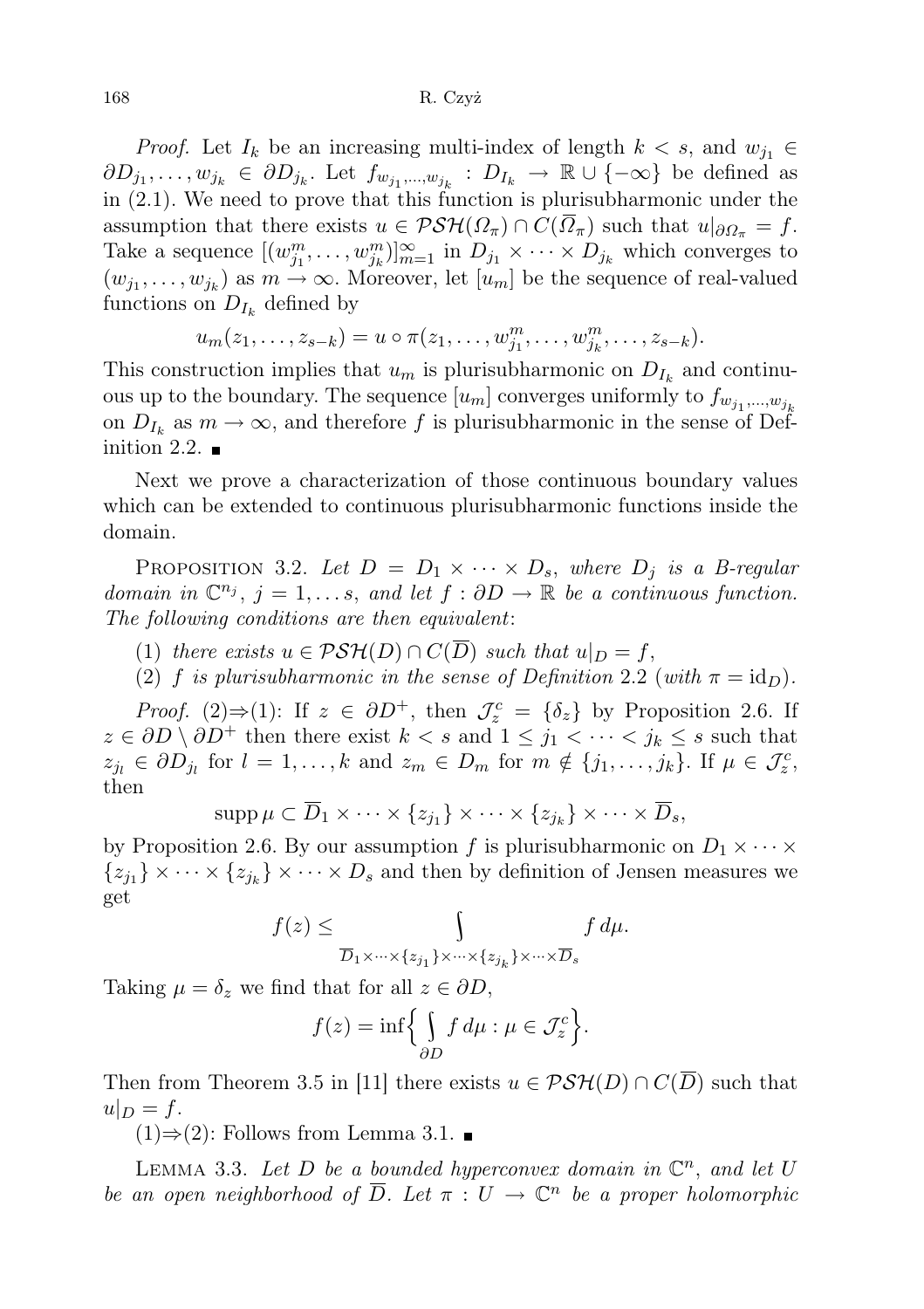map and let  $\Omega_{\pi} = \pi(D)$ . If  $f : \partial \Omega_{\pi} \to \mathbb{R}$  is a continuous function such that  $PB_{f \circ \pi} \in \mathcal{PSH}(D) \cap C(\overline{D})$  and  $PB_{f \circ \pi} = f \circ \pi$  on  $\partial D$ , then

$$
PB_{f\circ\pi} = PB_f \circ \pi.
$$

Furthermore,  $PB_{f \circ \pi}$  is pluriharmonic in D if, and only if,  $PB_f$  is pluriharmonic on  $\Omega_{\pi}$ .

*Proof.* Define  $g = f \circ \pi : \partial D \to \mathbb{R}$ . By our assumption, PB<sub>q</sub> is plurisubharmonic on D and continuous on  $\overline{D}$ . Set

$$
\varphi(w) = \max\{\text{PB}_g(z) : z \in \pi^{-1}(w)\}.
$$

Then  $\varphi \in \mathcal{PSH}(\Omega_{\pi}) \cap C(\Omega_{\pi})$  (see [7]). We prove that  $\varphi|_{\partial \Omega_{\pi}} = f$ . Let  $\Omega_{\pi} \ni w_j \to w \in \partial \Omega_{\pi}$ . Then there exist finitely many  $z_j^1, \ldots, z_j^{k_j} \in \pi^{-1}(w_j)$ . Take  $z_i^{l_j}$  $j_j^{l_j}$  such that  $\varphi(w_j) = PB_g(z_j^{l_j})$  $j^{ij}$ ). Since  $\pi$  is a proper map, we have  $z_j^{l_j} \rightarrow z_0 \in \partial D$  and then  $\varphi(w_j) = \text{PB}_g(z_j^{l_j})$  $j_j^{(i)}$ )  $\rightarrow$   $\text{PB}_g(z_0) = g(z_0) = f(\pi(z_0)) =$  $f(w_0)$ .

Hence  $\varphi \leq PB_f \in \mathcal{PSH}(\Omega_\pi) \cap C(\overline{\Omega}_\pi)$ , by Walsh's theorem. Therefore  $PB<sub>f</sub> \circ \pi \in \mathcal{PSH}(D)$  and  $(PB<sub>f</sub> \circ \pi)|_{\partial D} = g$ . Thus, for  $z \in \pi^{-1}(w)$  we get  $(PB<sub>f</sub> \circ \pi)(z) \le PB<sub>q</sub>(z)$  and so  $PB<sub>f</sub>(w) \le \varphi(w)$ , which implies that  $\varphi = PB<sub>f</sub>$ . Therefore

$$
PB_{f\circ\pi} = PB_f \circ \pi,
$$

since both functions are maximal with the same boundary values g.

Now we prove the second part of the lemma. From the first part it is clear that if PB<sub>f</sub> is pluriharmonic on  $\Omega_{\pi}$ , then PB<sub>f</sub><sub>o</sub> $_{\pi}$  is pluriharmonic on D.

Now assume that  $PB_q$  is pluriharmonic on D. Note that  $PB_q = -PB_{-q}$ , since  $PB_{q}$  pluriharmonic on D and continuous on  $\overline{D}$ . Hence by the first part of the proof,

$$
PBf(w) = \max\{PBg(z) : z \in \pi^{-1}(w)\} = \max\{-PB-g(z) : z \in \pi^{-1}(w)\}
$$
  
=  $-\min\{PB-g(z) : z \in \pi^{-1}(w)\}.$ 

Similarly,  $PB_{-f}(w) = \max\{PB_{-g}(z) : z \in \pi^{-1}(w)\}\.$  Combining these two representations we obtain

$$
0 \ge PB_f + PB_{-f} = \max\{PB_{-g}(z) : z \in \pi^{-1}(w)\}
$$
  
- 
$$
-\min\{PB_{-g}(z) : z \in \pi^{-1}(w)\} \ge 0,
$$

so  $PB_f = -PB_{-f}$ , which means that  $PB_f$  is pluriharmonic.

We are now in a position to prove the first part of Theorem A.

*Proof of Theorem A.* (1) $\Rightarrow$ (2): Follows immediately from Lemma 3.1.  $(3) \Rightarrow (1)$ : Obvious.

 $(3) \Rightarrow (4)$ : Follows from Theorem 2.4 in [2].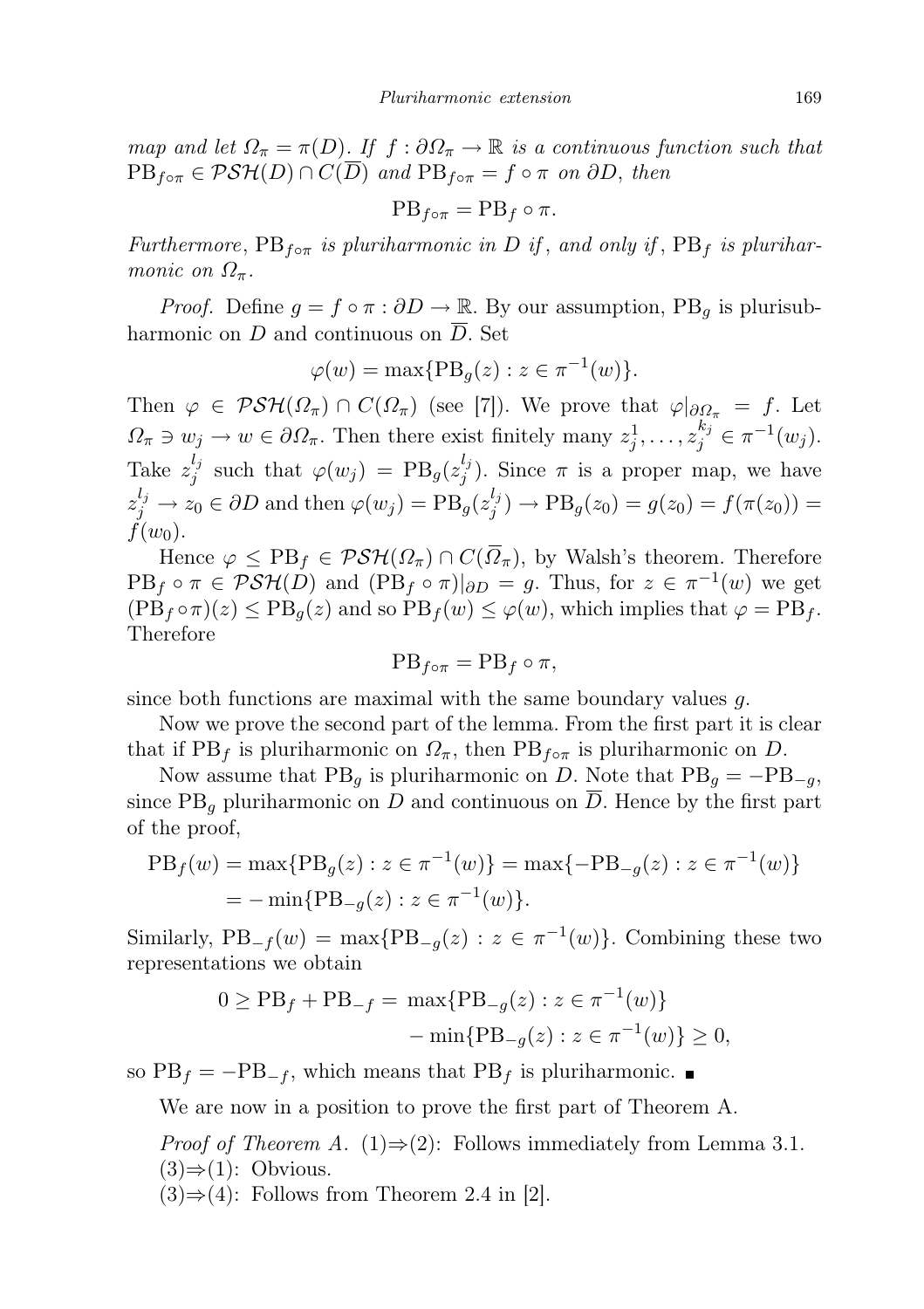(4)⇒(2): Let  $I_k$  be an increasing multi-index  $1 \leq j_1 < \cdots < j_k \leq s$  of length  $k < s$ , and  $z_0 \in \Lambda^{I_k}$ . Take any complex line l through  $z_0$  and  $r > 0$ such that  $z_0+r\mathbb{E}\subset l\cap\Lambda^{I_k}$ , where  $\mathbb E$  is in  $\mathbb C$ . Since the Lebesgue measure  $\lambda$  on the unit disc E is a Jensen measure at  $z_0$ , the measure  $\mu_{\pi}(A) = \lambda(\pi^{-1}(A)),$ where  $A \subset z_0 + r\mathbb{E}$ , is a Jensen measure at  $\pi(z_0)$ . By assumption,

$$
f(\pi(z_0)) = \int\limits_{\pi(z_0+r\mathbb{E})} f d\mu_{\pi} = \int\limits_{z_0+r\mathbb{E}} f \circ \pi d\lambda,
$$

which implies that f is harmonic on  $\pi(z_0 + r\mathbb{E})$  and therefore pluriharmonic on  $\partial \Omega_{\pi}$ .

(2)⇒(3): Let  $g = f \circ \pi : \partial D \to \mathbb{R}$ . Then g is pluriharmonic on  $\partial D$ and therefore Theorem 3.3 in [2] implies that  $PB<sub>g</sub>$  is pluriharmonic on D, continuous on  $\overline{D}$  and PB<sub>q</sub> = g on  $\partial D$ . Therefore Lemma 3.3 finishes the proof.

### 4. The final part of Theorem A. We prove the following theorem.

THEOREM 4.1. Assume that  $\Omega \subseteq \mathbb{C}^n$  is a bounded hyperconvex domain having the approximation property and that  $f : \partial\Omega \to \mathbb{R}$  is a continuous function. The following assertions are then equivalent:

(1) for every  $\xi \in \partial \Omega$ ,

(4.1) 
$$
\limsup_{\Omega \ni z \to \xi} (\text{PB}_f + \text{PB}_{-f})(z) = 0,
$$

(2) for every  $z_0 \in \partial \Omega$  and every  $\mu \in \mathcal{J}_{z_0}$ ,

$$
f(z_0) = \int_{\partial \Omega} f \, d\mu,
$$

(3) 
$$
PB_f
$$
,  $PB_{-f} \in C(\overline{\Omega}) \cap \mathcal{PSH}(\Omega)$ ,  $PB_f = f$  and  $PB_{-f} = -f$  on  $\partial\Omega$ .

*Proof.* (3) $\Rightarrow$ (1): Obvious.

 $(2) \Rightarrow (3)$ : Lemma 3.3 in [11] implies that there exist  $u, v \in \mathcal{PSH}(\Omega) \cap$  $C(\Omega)$  such that

$$
\lim_{\Omega \ni z \to \zeta} u(z) = f(\zeta) \quad \text{and} \quad \lim_{\Omega \ni z \to \xi} v(z) = -f(\xi)
$$

for all  $\zeta, \xi \in \partial \Omega$ , hence

$$
\lim_{\Omega \ni z \to \zeta} \text{PB}_f(z) = f(\zeta) \quad \text{and} \quad \lim_{\Omega \ni z \to \xi} \text{PB}_{-f}(z) = -f(\xi),
$$

and by [10] we get  $PB_f, PB_{-f} \in C(\overline{\Omega}) \cap \mathcal{PSH}(\Omega)$ .

 $(1) \Rightarrow (2)$ : First we will prove that assumption  $(4.1)$  implies that

lim sup  $\limsup_{\Omega \ni z \to \zeta} \text{PB}_f(z) = f(\zeta)$  and  $\limsup_{\Omega \ni z \to \zeta} \text{PB}_{-f}(z) = -f(\xi)$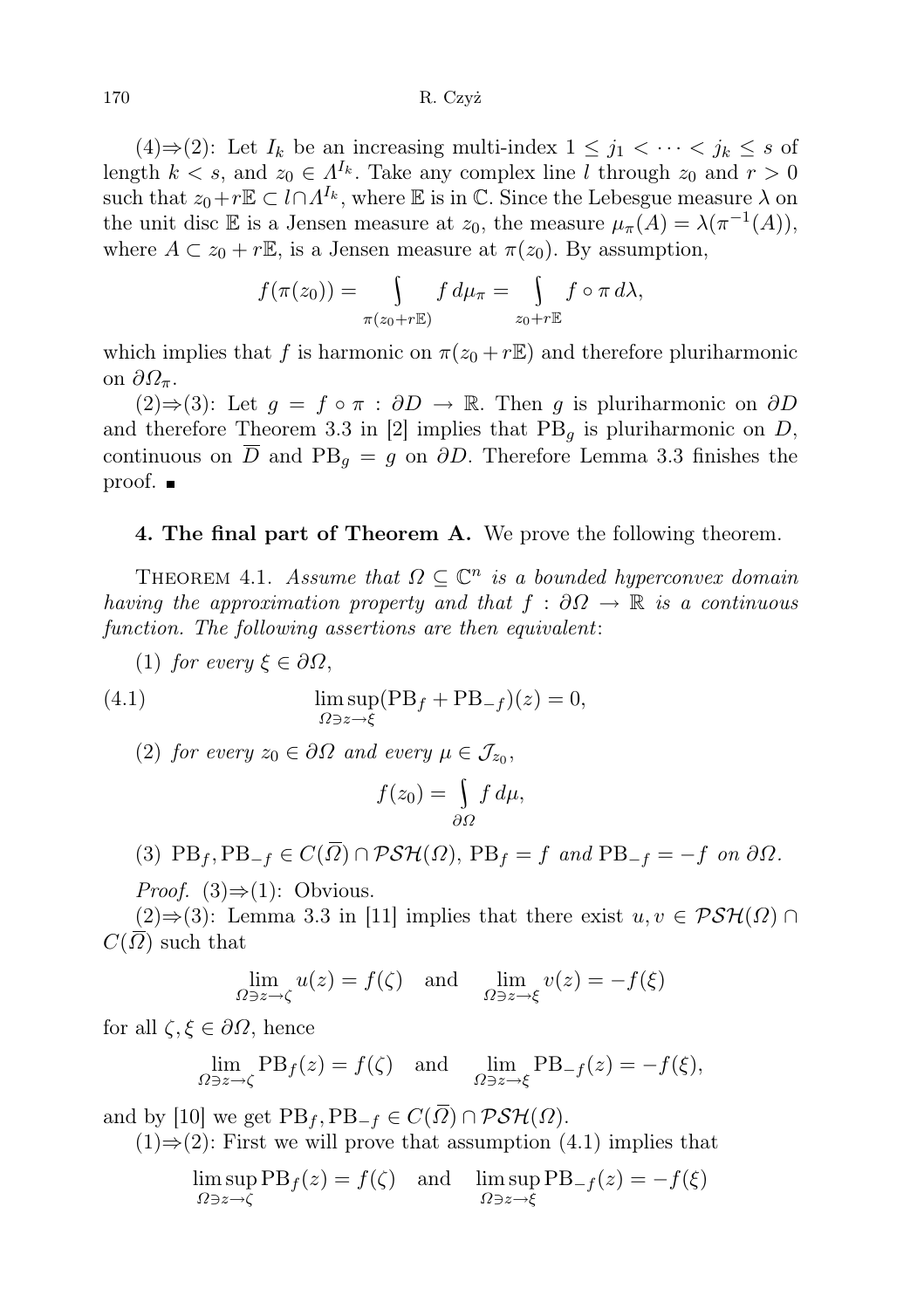for all  $\zeta, \xi \in \partial \Omega$ . Assume that this is not the case, for example there exists a  $\xi \in \partial \Omega$  such that  $\limsup_{z \to \xi} \text{PB}_f(z) < f(\xi)$ . Then

$$
0 = \limsup_{\Omega \ni z \to \xi} (PB_f + PB_{-f})(z) \le \limsup_{\Omega \ni z \to \xi} PB_f(z) + \limsup_{\Omega \ni z \to \xi} PB_{-f}(z)
$$
  

$$
< f(\xi) - f(\xi) = 0,
$$

a contradiction, hence lim sup  $PB_f = f$  and lim sup  $PB_{-f} = -f$  on  $\partial\Omega$ .

Fix  $z_0 \in \partial \Omega$  and take  $\mu \in \mathcal{J}_{z_0} = \mathcal{J}_{z_0}^c$ . Then supp  $\mu \subset \partial \Omega$  and

$$
f(z_0) = \mathrm{PB}_{f}^{*}(z_0) \le \int_{\overline{\Omega}} \mathrm{PB}_{f}^{*} d\mu = \int_{\partial \Omega} \mathrm{PB}_{f}^{*} d\mu = \int_{\partial \Omega} f d\mu.
$$

Thus

$$
f(z_0) \leq \inf \Biggl\{ \int_{\partial \Omega} f \, d\mu : \mu \in \mathcal{J}_{z_0} \Biggr\}.
$$

If  $\mu = \delta_{z_0}$ , then we obtain

$$
f(z_0)=\inf\Biggl\{\int\limits_{\partial\Omega}f\,d\mu:\mu\in\mathcal{J}_{z_0}\Biggr\}.
$$

A similar formula can be obtained for  $-f$  and therefore

$$
\inf \left\{ \int_{\partial \Omega} -f \, d\mu : \mu \in \mathcal{J}_{z_0} \right\} = -f(z_0) = -\inf \left\{ \int_{\partial \Omega} f \, d\mu : \mu \in \mathcal{J}_{z_0} \right\}
$$

$$
= \sup \left\{ \int_{\partial \Omega} -f \, d\mu : \mu \in \mathcal{J}_{z_0} \right\}.
$$

Thus, for every  $z_0 \in \partial \Omega$  and every  $\mu \in \mathcal{J}_{z_0}$ ,

$$
f(z_0) = \int\limits_{\partial\Omega} f d\mu,
$$

and the proof is complete.

*Proof of the final part of Theorem A.* (5) $\Rightarrow$ (6): If a bounded plurisubharmonic function u on a bounded hyperconvex domain  $\Omega$  has smallest maximal plurisubharmonic majorant identically zero, then  $\limsup_{z \to \xi \in \partial \Omega} u(z) = 0$ .

 $(3) \Rightarrow (5)$ : Obvious.

 $(6) \Rightarrow (4)$ : Follows from Theorem 4.1. ■

5. Plurisubharmonicity in terms of analytic discs. Let  $\mathbb E$  be the open unit disc in  $\mathbb C$ . Let U be an open neighborhood of the closure of a bounded hyperconvex domain  $D = D_1 \times \cdots \times D_n$  in  $\mathbb{C}^n$ , and let  $\pi : U \to \mathbb{C}^n$ be a proper holomorphic map. Set  $\Omega_{\pi} := \pi(D)$ . Note that since each  $D_i$  is a one-dimensional hyperconvex domain, it is also B-regular.

PROPOSITION 5.1. Let U be an open neighborhood of the closure of a bounded hyperconvex domain  $D = D_1 \times \cdots \times D_n$  in  $\mathbb{C}^n$ ,  $n \geq 2$ , and let  $\pi$ :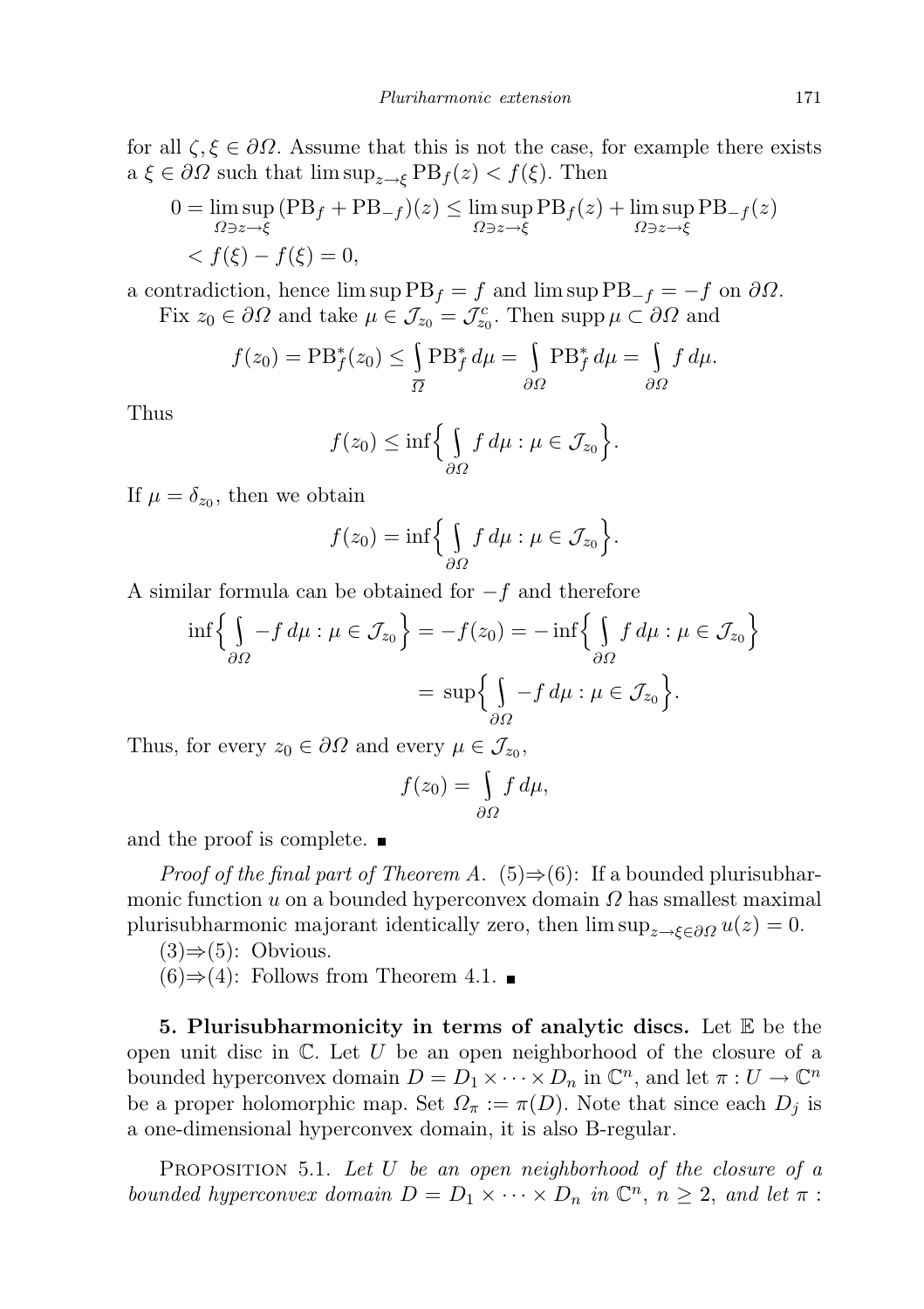$U \to \mathbb{C}^n$  be a proper holomorphic map. Let  $\Omega_\pi := \pi(D)$  and let  $f : \partial \Omega_\pi \to \mathbb{R}$ be a continuous function. The following conditions are then equivalent:

- (1) there exists  $u \in \mathcal{PSH}(\Omega_\pi) \cap C(\overline{\Omega}_\pi)$  such that  $u|_{\partial \Omega_\pi} = f$ ,
- (2)  $f$  is plurisubharmonic in the sense of Definition 2.2,
- (3) f is subharmonic on every analytic disc d embedded in  $\partial\Omega_{\pi}$ , i.e.,  $f \circ d$  is subharmonic on  $E$  for every injective, holomorphic function  $d: \mathbb{E} \to \overline{\Omega}_{\pi}$  with  $d(\mathbb{E}) \subseteq \partial \Omega_{\pi}$ .

*Proof.* Since each  $D_j$  is B-regular, the equivalence  $(1) \Leftrightarrow (2)$  was proved in Lemma 3.3.

(3)⇒(2): Let  $I_k$  be an increasing multi-index of length  $k < n$ ,  $w_{j_1} \in$  $\partial D_{j_1},\ldots,\psi_{j_k} \in \partial D_{j_k}$ . Let  $f_{w_{j_1},\ldots,w_{j_k}} : D_{I_k} \to \mathbb{R} \cup \{-\infty\}$  be defined as in (2.1). To prove that this function is plurisubharmonic, take  $z_0 \in D_{I_k}$ . Let  $\tilde{z}_0 = (z_1, \ldots, w_{j_1}, \ldots, w_{j_k}, \ldots, z_n) \in \Lambda^{I_k}$ , choose  $X \in \mathbb{C}^{n-k}$  and let  $\tilde{X} = (X_1, \ldots, X_{j_l}, \ldots, X_n)$ , where  $X_{j_l} = 0$  for  $l = 1, \ldots, k$ . Choose  $r > 0$ such that  $\{\tilde{z}_0 + \zeta r\tilde{X} : \zeta \in \mathbb{E}\}\subseteq \Lambda^{I_k}$ . Let  $d : \mathbb{E} \to \Lambda^{I_k}$  be an analytic disc embedded in  $\Lambda^{I_k}$  defined by  $d(\zeta) = \tilde{z}_0 + \zeta r \tilde{X}$ . Then  $\pi \circ d$  is an analytic disc imbedded in  $A_{\pi}^{I_k}$ . Thus  $f \circ \pi \circ d$  is subharmonic on E by assumption, hence  $f_{w_{j_1},...,w_{j_k}}$  is plurisubharmonic on  $\Lambda^{I_k}$ .

 $(2) \Rightarrow (3)$ : Let  $d : \mathbb{E} \to \partial \Omega_{\pi}$ . It is enough to show that there exists an increasing multi-index  $I_k$  of length  $k < n$  such that  $d(\mathbb{E}) \subset \Lambda_{\pi}^{I_k}$ . It is clear that  $d(\mathbb{E}) \not\subset \pi((\partial \mathbb{E})^n)$ . So there exist  $z \in d(\mathbb{E})$  and an increasing multi-index  $I_k$  of length  $k < n$  such that  $z \in \Lambda_{\pi}^{I_k}$ .

We prove that  $d(\mathbb{E}) \subset \Lambda_{\pi}^{I_k}$ . Assume that it is not true. Then, since both sets are connected, there exist  $\lambda_1, \lambda_2 \in \mathbb{E}$  such that  $d(\lambda_1) \in \Lambda_{\pi}^{I_k}$  and  $d(\lambda_1) \in$  $\partial \Lambda_{\pi}^{I_k}$  (we can treat  $\Lambda_{\pi}^{I_k}$  like a domain in  $\mathbb{C}^{n-k}$ ). Therefore we can assume that there exists an analytic disc  $\tilde{d} : \mathbb{E} \to \Lambda_{\pi}^{I_k}$  such that  $d(\lambda_1), d(\lambda_2) \in \tilde{d}(\mathbb{E})$ . Let

$$
\psi(z_1,\ldots,\hat{z}_{j_1},\ldots,\hat{z}_{j_k},\ldots,z_n)
$$
  
= max( $\phi_1(z_1),\ldots,\widehat{\phi_{j_1}(z_{j_1})},\ldots,\widehat{\phi_{j_k}(z_{j_k})},\ldots,\phi_n(z_n)$ )

be an exhaustion function for  $\Lambda^{I_k}$  treated like a subset of  $\mathbb{C}^{n-k}$ , where  $\phi_j$  is an exhaustion function for  $D_j$ . We can consider the restriction  $\pi : \mathbb{C}^{n-k} \supset$  $\Lambda^{I_k} \to \Lambda^{I_k}_\pi \subset \mathbb{C}^{n-k}$ . Define

$$
v(w) = \max\{\psi(z) : z \in \pi^{-1}(w)\}.
$$

Then v is an exhaustion function for  $\Lambda_{\pi}^{I_k}$ . Define  $h(\lambda) = v \circ \tilde{d}(\lambda)$ . Then h is a negative subharmonic function on E. But on the other hand,  $h(\lambda_1) < 0$ and  $h(\lambda_2) = 0$ , which is impossible.

REMARK. Let  $D = D_1 \times \cdots \times D_s$ , where each  $D_i$  is a hyperconvex domain in  $\mathbb{C}^{n_j}$  with  $C^1$ -boundary,  $1 \leq j \leq s$ ,  $s \geq 2$ , and let U be an open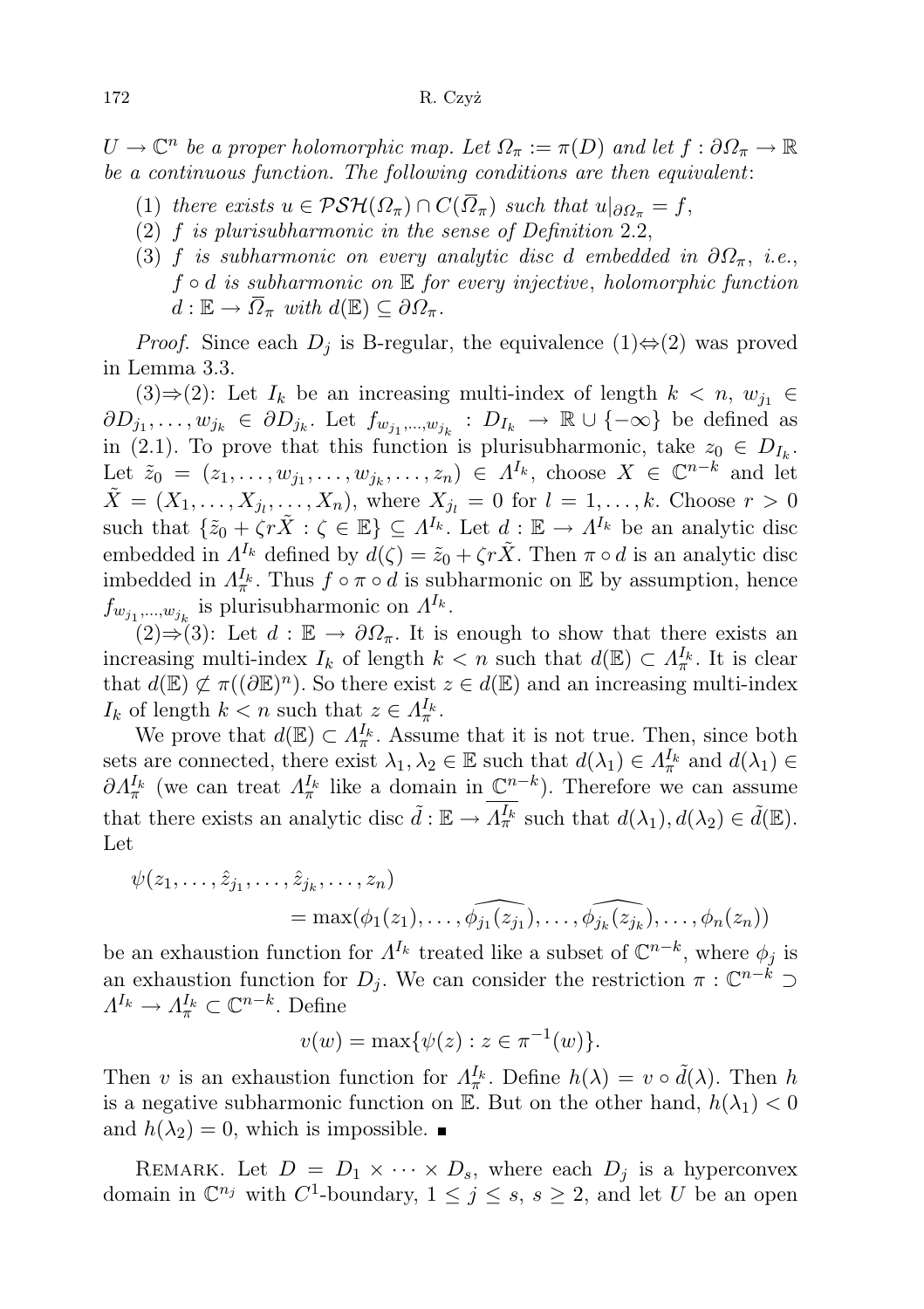neighborhood of D. Let  $\pi: U \to \mathbb{C}^n$  be a proper holomorphic map, where  $n = n_1 + \cdots + n_s$ , and let  $\Omega_{\pi} := \pi(D)$ . Following the idea from [2] one can show that the conclusion of Proposition 5.1 is also true for the  $\varOmega_\pi$  described above.

THEOREM 5.2. Let  $f \in \mathcal{C}(\partial \mathbb{E} \times \partial \mathbb{E})$ , and let  $d\sigma$  be the normalized Lebesque measure on ∂E. Then the Poisson integral of f defined by

$$
P[f](z_1, z_2) = \int_{\partial \mathbb{E} \times \partial \mathbb{E}} \frac{(1 - |z_1|^2)(1 - |z_2|^2)}{|w_1 - z_1|^2 |w_2 - z_2|^2} f(w_1, w_2) d\sigma(w_1) d\sigma(w_2)
$$

is 2-harmonic (i.e. harmonic in each variable separately) on  $\mathbb{E}^2$  and continuous on  $\overline{\mathbb{E}^2}$ . Furthermore,  $P[f]$  is pluriharmonic in  $\mathbb{E}^2$  if, and only if,

$$
\int_{\partial\mathbb{E}\times\partial\mathbb{E}} w_1^{k_1}\overline{w}_2^{k_2} f(w_1,w_2) d\sigma(w_1) d\sigma(w_2) = 0
$$

for all  $k_1, k_2 \in \mathbb{N}$ . Moreover, if u is a 2-harmonic function on  $\mathbb{E}^2$ , continuous on  $\mathbb{E}^2$ , then  $u = P[u]$ .

*Proof.* See [8].

Using Rudin's result we obtain a similar result for  $\partial\Omega_{\pi}$ .

PROPOSITION 5.3. Let U be an open neighborhood of the closure of  $\mathbb{E}^2$ in  $\mathbb{C}^2$ , and let  $\pi: U \to \mathbb{C}^2$  be a proper holomorphic map. Let  $\Omega_{\pi} := \pi(\mathbb{E}^2)$ , and let  $f : \partial \Omega_{\pi} \to \mathbb{R}$  be a continuous function. The following are then equivalent:

- (1) there exists a function u which is pluriharmonic on  $\Omega_{\pi}$ , continuous on  $\overline{\Omega}_{\pi}$  and  $u|_{\partial \Omega_{\pi}} = f$ ,
- (2) f is harmonic in the sense of Definition 2.2 and

(5.1) 
$$
\int_{\partial \mathbb{E} \times \partial \mathbb{E}} w_1^{k_1} \overline{w}_2^{k_2} f(\pi(w_1, w_2)) d\sigma(w_1) d\sigma(w_2) = 0
$$
  
for all  $k_1, k_2 \in \mathbb{N}$ .

*Proof.* (1)⇒(2): Similarly to the proof of Lemma 3.1 one can show that f is harmonic in the sense of Definition 2.2. By assumption it also follows that PB<sub>f</sub> is pluriharmonic on  $\Omega_{\pi}$ . Therefore by Lemma 3.3, PB<sub>f</sub><sub>o</sub> $\pi = PB_f \circ \pi$ and PB<sub>f</sub>  $\circ \pi$  is pluriharmonic on  $\mathbb{E}^2$ , continuous on  $\overline{\mathbb{E}^2}$ , and PB<sub>f</sub>  $\circ \pi = f \circ \pi$ on  $\partial \mathbb{E}^2$ . Then  $PB_{f \circ \pi} = P[f \circ \pi]$  is the Poisson integral of  $f \circ \pi$ , so (5.1) holds by Theorem 5.2.

 $(2) \Rightarrow (1)$ : From  $(2)$  it follows that  $(5.1)$  holds for all  $k_1, k_2 \in \mathbb{N}$ . By Theorem 5.2,  $P[f \circ \pi]$  is pluriharmonic on  $\mathbb{E}^2$ . Since f is harmonic in the sense of Definition 2.2, the function  $P[f \circ \pi] = PB_{f \circ \pi}$  is pluriharmonic on  $\mathbb{E}^2$ , continuous on  $\partial \mathbb{E}^2$ , and  $PB_{f \circ \pi} = f \circ \pi$  on  $\partial \mathbb{E}^2$ . Therefore by Lemma 3.3,  $PB<sub>f</sub>$  is pluriharmonic on  $\Omega_{\pi}$ , and the proof is complete.